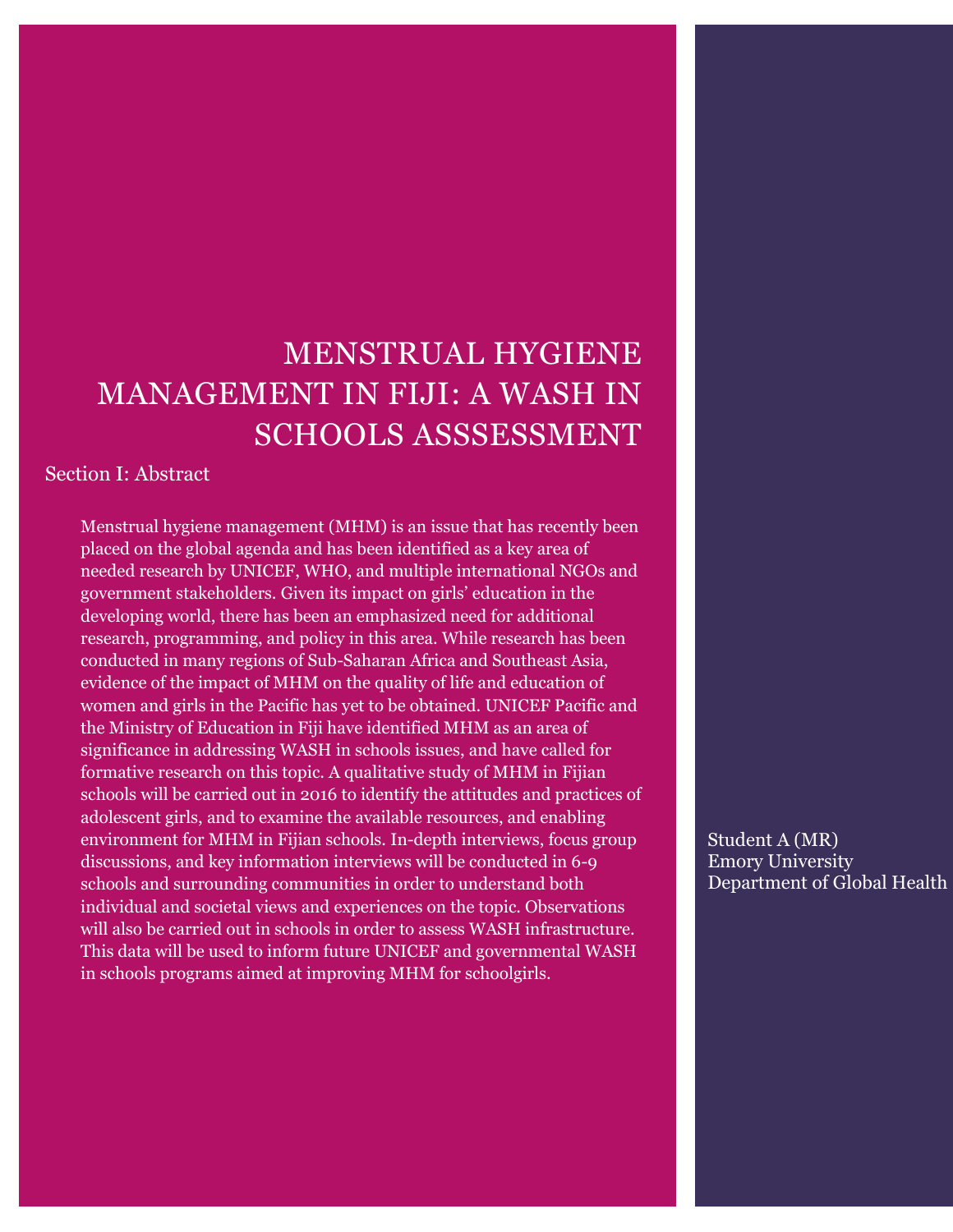#### **SECTION II: PROPOSAL**

#### **A. BACKGROUND**

Menstrual hygiene management (MHM) has recently become a major agenda item for UNICEF, NGOs, and many government sectors in the developing world<sup>4.</sup> Numerous studies have observed that lack of access to adequate sanitation facilities in schools often results in girls' absenteeism, poor academic performance, and in some cases, school dropout <sup>1,2,4,6</sup>. Girls may miss up to 20% of school days due to menstruation  $3$ , and school dropout rates tend to increase around the onset of puberty <sup>1,2,4,6</sup>. Given that half of all schools in the developing world lack access to private, clean, and functional toilets for schoolgirls and female teachers, there has been an increased emphasis on the need for additional research, programs, and policy aimed at addressing MHM in schools<sup>4, 6</sup>. UNICEF, in partnership with educational institutions such as Emory University, has carried out MHM studies in a number of countries in order to build an evidence-base for programs in schools. There is an additional need for research in countries that have not yet formulated an evidence-base, such as Fiji and other Pacific Islands<sup>7</sup>.

Recent reports estimate that only 75% of primary schools in Fiji have access to adequate water supply and sanitation facilities for girls and boys<sup>6</sup>. Given the aforementioned obstacles girls often face in managing menses at school—and their resulting absenteeism—the Ministry of Education (MoE) in Fiji has placed a strong focus on ensuring access to appropriate sanitation and hygiene facilities in schools in order to maintain equal access to education for all. However, while there has been anecdotal evidence suggesting that women and girls in the Pacific face barriers relating to MHM, actionable data to support the implementation of MHM and WASH in schools programs are lacking<sup>7</sup>.

#### **B. OBJECTIVES**

My role at UNICEF Pacific will be to assist in the initial design and subsequent implementation of a formative study on MHM in Fijian schools. In order to address the gap in WASH in schools services for girls, UNICEF's WASH in school's evidence base needs to include more comprehensive information regarding the specific issues relevant to girls in Fiji. The following objectives will be carried out in order to accomplish this goal: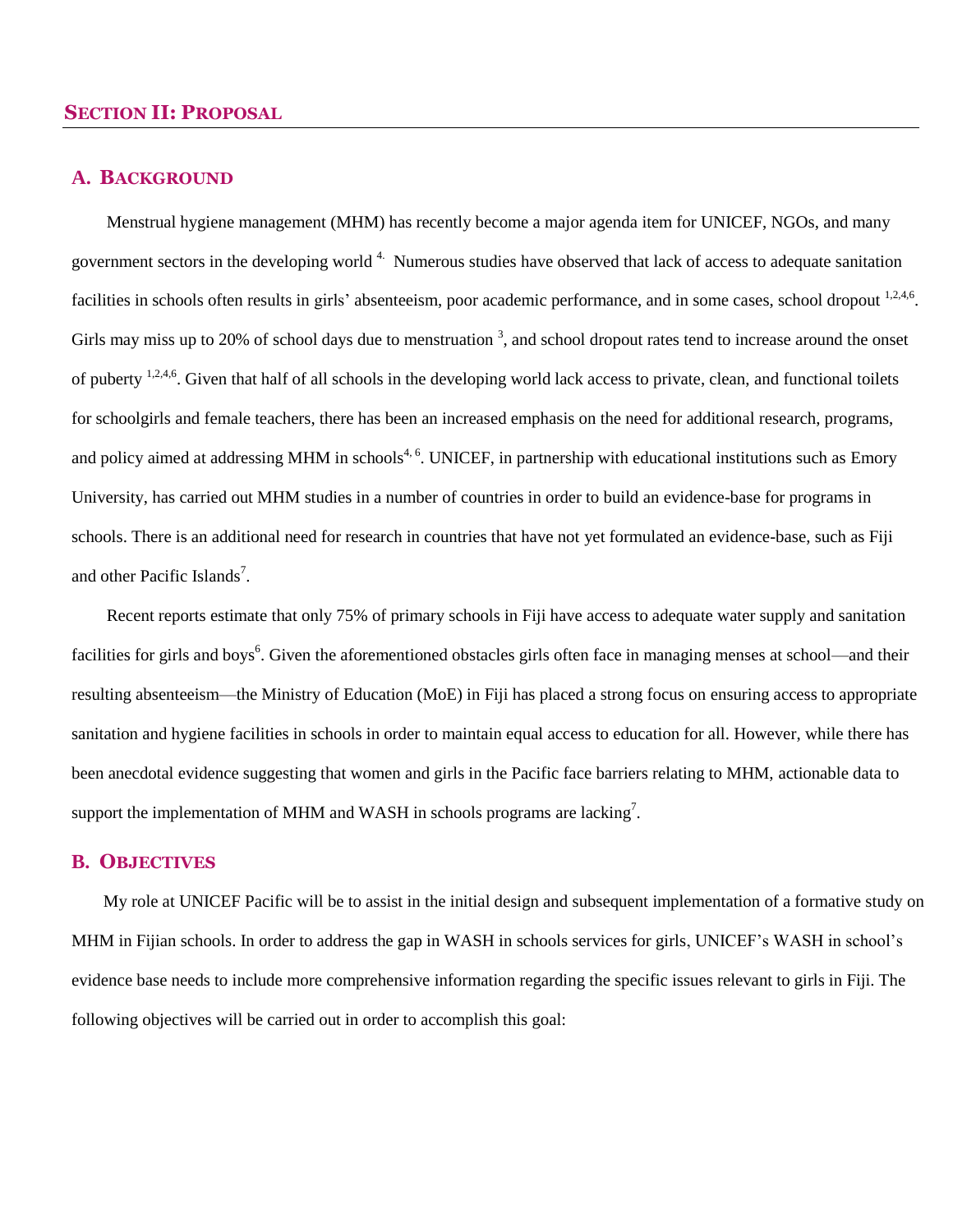| Objective 1 | Following existing UNICEF and Emory University methodology,<br>design and implement a study with partners in Fiji on menstrual<br>hygiene management in schools. |
|-------------|------------------------------------------------------------------------------------------------------------------------------------------------------------------|
| Objective 2 | Work with partners to analyze study findings and make<br>recommendations for improved MHM programs in schools in Fiji.                                           |
| Objective 3 | Write a case study for UNICEF Pacific WASH and partners to<br>help share learning in an accessible, succinct way.                                                |

#### **C. METHODS AND DELIVERABLES**

This is a qualitative study that will assess the enabling environment of how girls deal with MHM in Fiji. We will train local community members to facilitate in-depth interviews (IDIs), focus groups discussions (FGDs), and key informant interviews (KII) with adolescent boys and girls, teachers, administrations, and community members in 6-9 primary schools and surrounding communities. This data will then be analyzed to provide recommendations for future WASH in schools and MHM programs. This will be accomplished in the following six phases.

#### **Phase 1: Study Design**

Prior to departure, I will work with my field supervisor, Brooke Yamakoshi, to identify and finalize study objectives and methodology (including sample design, recruitment, and data collection instruments), and to create a finalized study protocol for submission to both the Emory IRB and the in-country ethics committee. This process will involve a review of previous menstrual hygiene studies conducted by UNICEF and Emory University, as well any relevant literature that will help to inform study design. I will also work with Drs. Matt Freeman and Bethany Caruso, and Anna Ellis to draw from their considerable experience in this area, and receive mentorship and feedback. Our study will adapt the materials and tools used in the abovementioned Emory and UNICEF 2012 study on MHM among girls in school to this country-specific context. We will also refer to the guidelines for MHM and WASH in schools (WinS) research outlined by UNICEF and Emory University's WinS for Girls online course. The protocol will be finalized no later than the second week of April, and will be implemented within 2 weeks of in-country arrival. It will be submitted to the Emory IRB for a non-research determination by the third week of April, at the latest. As this document is currently undergoing continuous edits by myself and the remainder of the study team, we are unable to provide a draft at this time.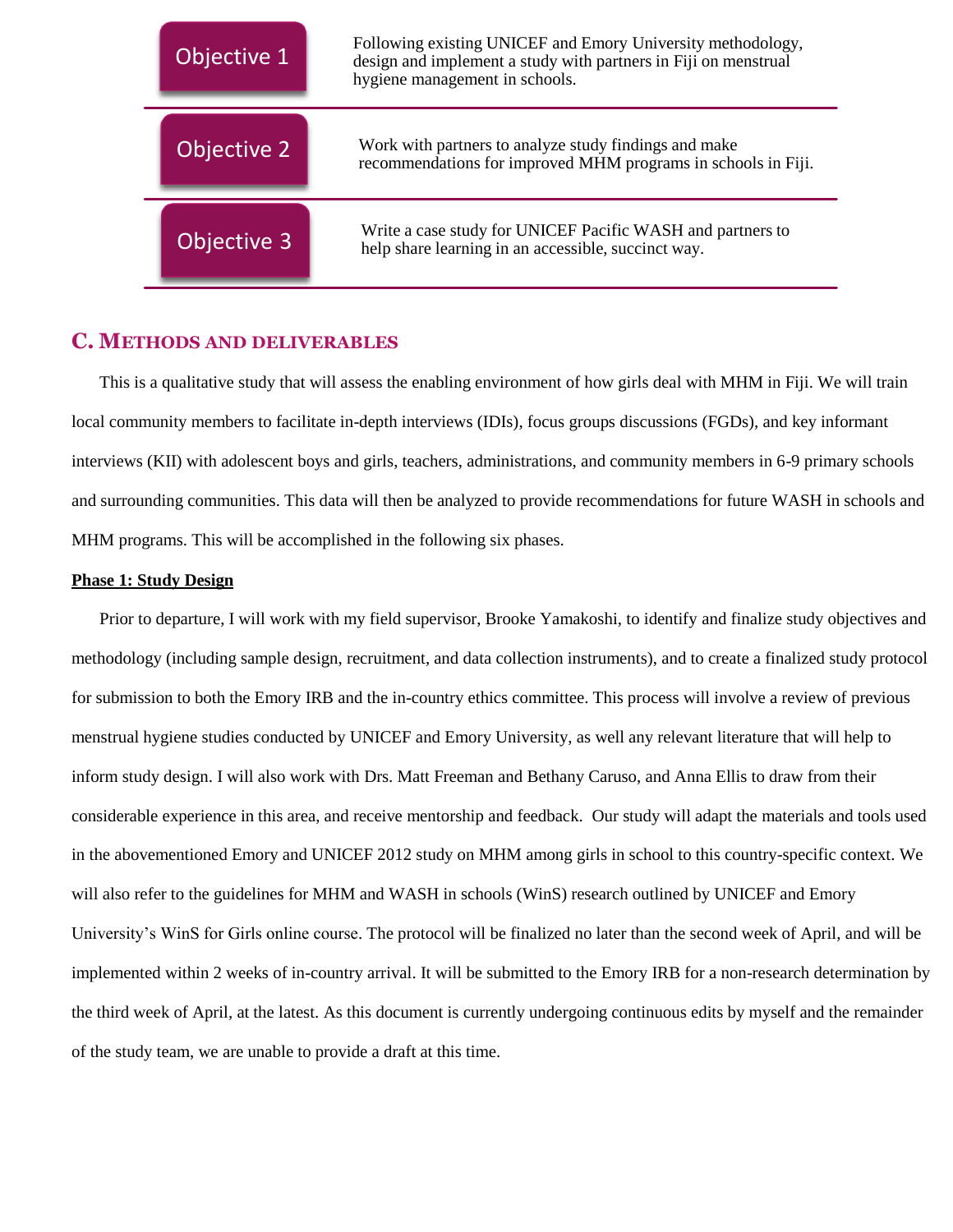#### **Phase 2: Pre-Departure Preparations**

This phase will include adapting the data collection tools (Appendix A) and the training curricula (Appendix B), as well as finalizing our study timeline and determining characteristics of the moderators; I will be simultaneously conducting a desk review of literature pertaining to cultural practices and beliefs around menstruation in Fiji to inform modification of these tools. I will review general WASH practices and access, school structure in Fiji, and general country knowledge to better prepare and familiarize myself with the region. This phase will also involve working with the UNICEF team and Ministry of Education (MoE) in Fiji to identify the schools to be included in our analysis.

#### **Phase 3: In-country Training and Preparation**

Once in Fiji, I will meet with UNICEF program staff, and familiarize myself with Suva and the surrounding schools. I will work with Brooke and the other UNICEF team members to train research assistants from the community to conduct focus group discussions and in-depth interviews. We will utilize the training materials and resources from the abovementioned WinS for girls course. Depending on the level of experience of the hired moderators, this training may be adapted to provide additional practice and guidance, and therefore may take longer than the anticipated timeframe. At this time, we will also work to have our FGD and IDI guides translated to appropriate local languages, and will work with our research team to identify alternative words or phrases in local languages, if needed.

#### **Phase 4: Data Collection**

We will begin data collection by piloting our tools in a school that we do not plan to use for data analysis. This will be done over the course of two weeks. This will help to ensure that moderators are adhering to the interview guidelines laid out during training and will allow them to ask any questions that may arise during the pilot interviews; it will also help to identify any modifications that need to be made to our data instruments or interview structure. Data collection will continue with FGDs and IDIs with both boys and girls at our targeted schools, as well as FGDs and key informant interviews with teachers, school administrators, and community leaders. Up to 6 IDIs will be conducted with girls at each school, and up to 2 FGDs with girls, boys, and teachers will be conducted per school. All interviews will be conducted in the interviewee's language by someone from the community; however, they will be recorded, and directly transcribed by multilingual incountry staff so that I may later perform data analysis. Observations of WASH facilities—including presence, cleanliness,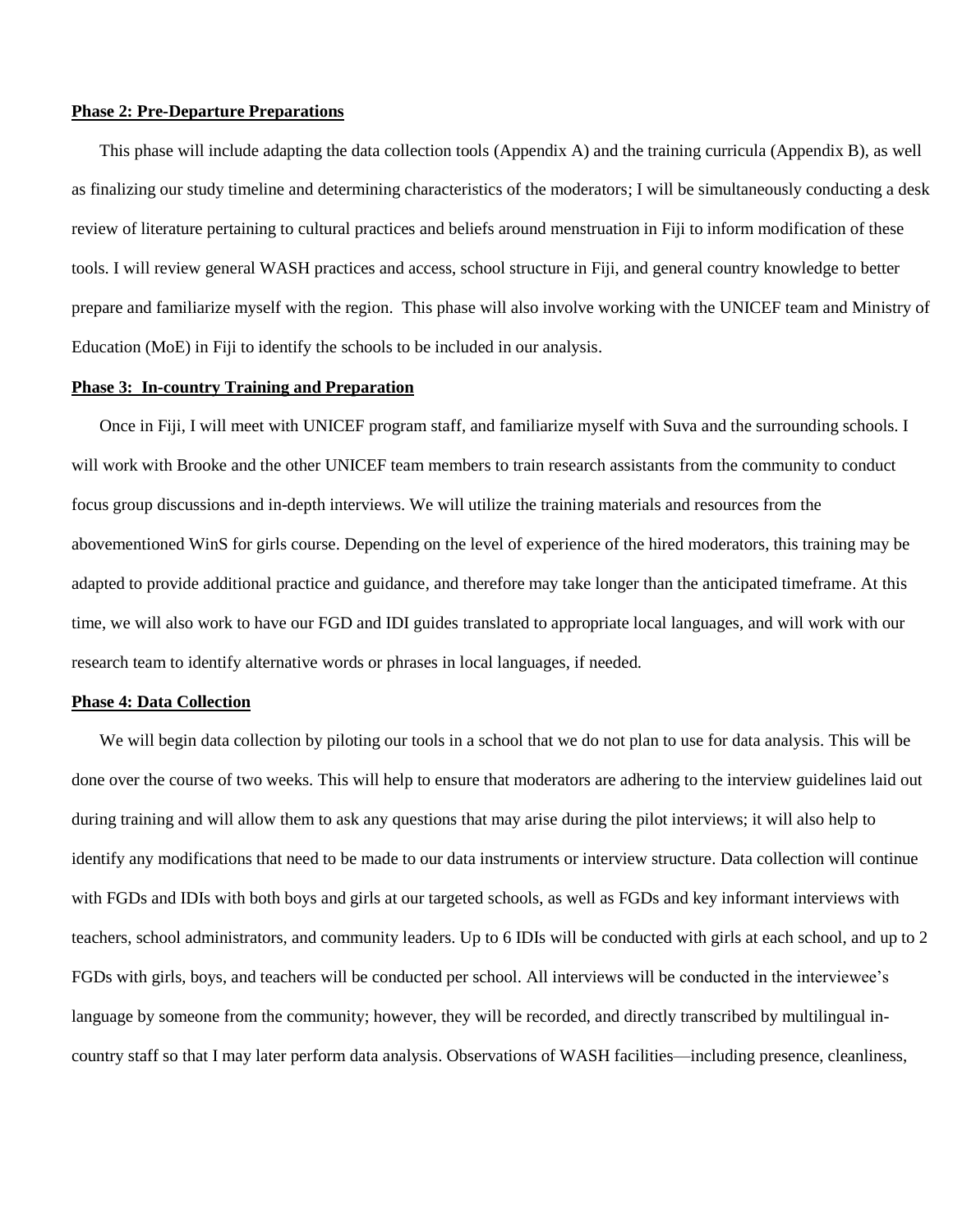and use of toilets—will also be carried out in each school. Although our interviews will not include questions pertaining to sexual behaviors or pregnancy, the study team is aware that sensitive issues may arise; our training will address how to respond to these issues and will include a contingency plan with standardized responses for the moderators to adhere to in these circumstances. We will do our best to ensure the protection and well-being of all study participants.

#### **Phase 5: Analysis and Results Reporting**

I will complete a primary analysis of my data and write a summary report for UNICEF, which I will present to both the UNICEF study team and key stakeholders from the community and MoE prior to departure.

#### **Phase 6: Create Case study and Final report**

Based on my analysis, I will create a final report presenting the data and outlining recommendations for WinS MHM programs. I will also create a case study to be utilized by UNICEF to share what was learned in an easy, accessible format.

#### **D. LEARNING OBJECTIVES AND CAREER GOALS**

I have always been interested in WASH, and have recently become passionate about the intersection of WASH and gender. I spent much of my first semester at Rollins conducting literature reviews on MHM and WASH in schools, and focused a number of my class projects on this issue; I am confident that the knowledge I have built as part of my public health study will help inform this summer's practicum. My previous experience in clinical research and program design, as well as my undergraduate background in public health will also allow me to contribute to this project. The coursework that I am engaged in this semester—including qualitative research methods, survey design, communicating for healthy behavior and social change, and Emory's online WinS course—have provided me with substantial knowledge and skills that can be directly applied to this research. This practicum will allow me to bridge the gap between my research and program design experience by providing me with an opportunity to engage in a field-based qualitative study that involves initial design, implementation, and subsequent data analysis. It will provide me with an opportunity to see many of the preliminary steps that lead to program implementation.

 I aspire to work in program design and implementation, ideally with a focus on WASH, and womens' and children's health. This practicum is directly aligned with my career goals and will provide an ideal opportunity to not only gain relevant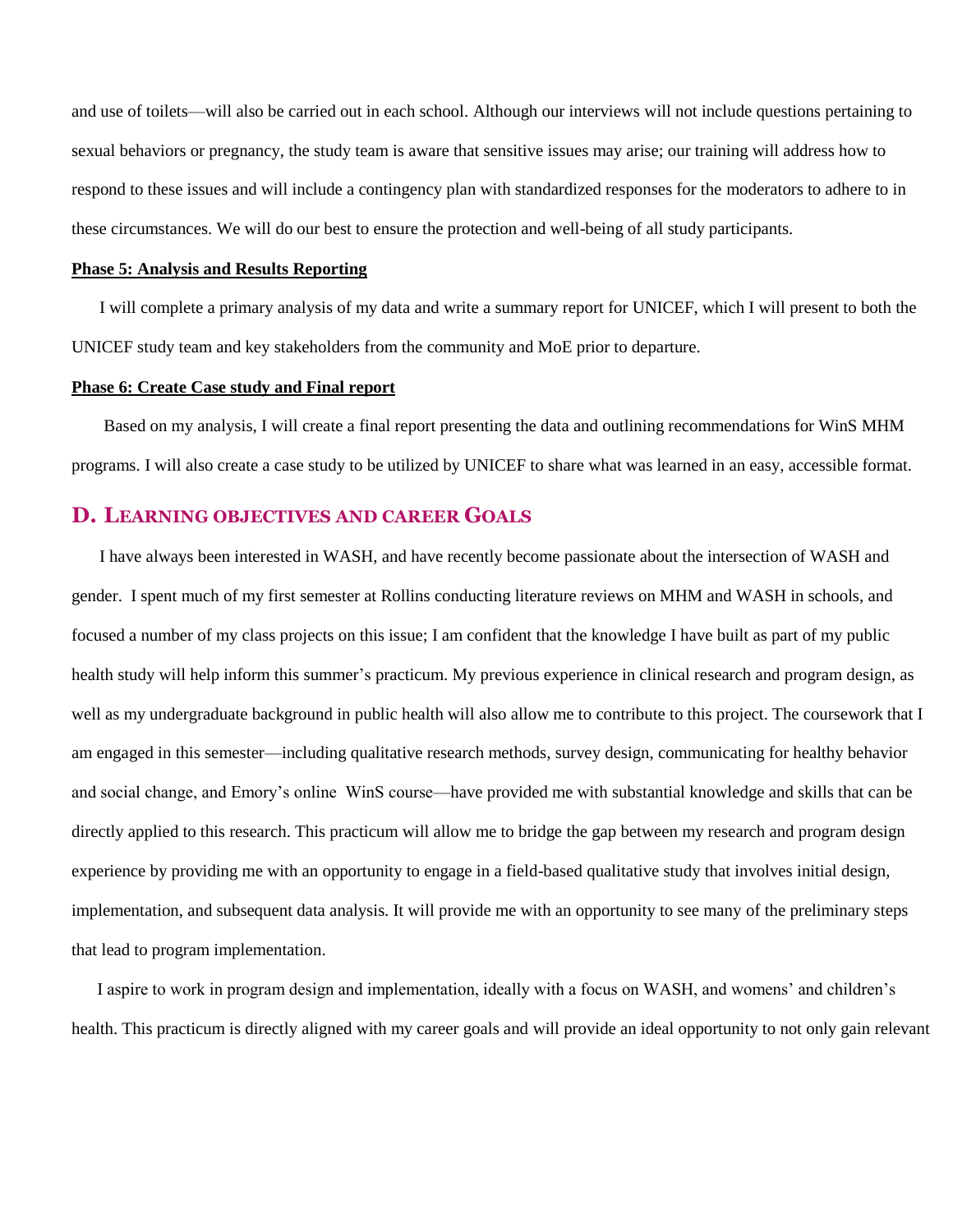skills and experience, but also to build meaningful relationships and collaborations that will contribute to my professional growth and future public health career.

# **E. TIMELINE**

| <b>Months</b>                |                | <b>March</b> |  |    | <b>April</b>                          |              |  |       | <b>May</b> |         |              | <b>June</b> |      |           | <b>July</b> |               |  |              | <b>August</b>           |                 |     |
|------------------------------|----------------|--------------|--|----|---------------------------------------|--------------|--|-------|------------|---------|--------------|-------------|------|-----------|-------------|---------------|--|--------------|-------------------------|-----------------|-----|
| Weeks                        | $\overline{2}$ |              |  |    | $34512345123451234512345123451234512$ |              |  |       |            |         |              |             |      |           |             |               |  | $\mathbf{3}$ | $\overline{\mathbf{4}}$ | $5\overline{5}$ |     |
|                              |                |              |  | US |                                       |              |  |       |            |         |              |             | Fiji |           |             |               |  |              |                         | <b>US</b>       |     |
| Phase 1:                     |                |              |  |    | $X$ $X$ $X$ $X$ $X$ $X$               |              |  |       |            |         |              |             |      |           |             |               |  |              |                         |                 |     |
| <b>Study Design</b>          |                |              |  |    |                                       |              |  |       |            |         |              |             |      |           |             |               |  |              |                         |                 |     |
| Phase 2:                     |                |              |  |    |                                       | $\mathbf{X}$ |  | X X X |            |         |              |             |      |           |             |               |  |              |                         |                 |     |
| Pre-departure                |                |              |  |    |                                       |              |  |       |            |         |              |             |      |           |             |               |  |              |                         |                 |     |
| preparation                  |                |              |  |    |                                       |              |  |       |            |         |              |             |      |           |             |               |  |              |                         |                 |     |
| Phase 3:                     |                |              |  |    |                                       |              |  |       |            | X X X X |              |             |      |           |             |               |  |              |                         |                 |     |
| In-country training          |                |              |  |    |                                       |              |  |       |            |         |              |             |      |           |             |               |  |              |                         |                 |     |
| Phase 4:                     |                |              |  |    |                                       |              |  |       |            |         | $\mathbf{X}$ |             |      | X X X X X |             |               |  |              |                         |                 |     |
| Data collection              |                |              |  |    |                                       |              |  |       |            |         |              |             |      |           |             |               |  |              |                         |                 |     |
| Phase 5:                     |                |              |  |    |                                       |              |  |       |            |         |              |             |      |           |             | X X X X X X X |  |              |                         |                 |     |
| <b>Analysis and Results</b>  |                |              |  |    |                                       |              |  |       |            |         |              |             |      |           |             |               |  |              |                         |                 |     |
| reporting                    |                |              |  |    |                                       |              |  |       |            |         |              |             |      |           |             |               |  |              |                         |                 |     |
| Phase 6:                     |                |              |  |    |                                       |              |  |       |            |         |              |             |      |           |             |               |  | $\mathbf{X}$ | $\mathbf{X}$            |                 | X X |
| <b>Create Case study and</b> |                |              |  |    |                                       |              |  |       |            |         |              |             |      |           |             |               |  |              |                         |                 |     |
| <b>Final report</b>          |                |              |  |    |                                       |              |  |       |            |         |              |             |      |           |             |               |  |              |                         |                 |     |

# **F. BUDGET**

| <b>Category</b>                      | <b>Units</b> | <b>Estimated Unit Cost</b> | <b>Total Cost</b> | <b>Expected source of funds</b>                                                                                                                                |
|--------------------------------------|--------------|----------------------------|-------------------|----------------------------------------------------------------------------------------------------------------------------------------------------------------|
| <b>Travel</b>                        |              |                            |                   |                                                                                                                                                                |
| <b>Airfare</b>                       |              | \$1,535                    | \$1,535           | <b>GFE</b> Funding                                                                                                                                             |
| In-country<br>transportation         | 98           | \$3/day                    | \$294             | <b>UNICEF</b>                                                                                                                                                  |
| <b>Living Expenses</b>               |              |                            |                   |                                                                                                                                                                |
| <b>Housing</b>                       | 3            | \$500                      | \$1500*           | <b>UNICEF Staff</b> *<br>(staff member will host student at no cost—this cost is<br>an estimate for housing in-country if student is not<br>able to be hosted) |
| Food                                 | 98           | \$10/day                   | \$980             | Student personal funds                                                                                                                                         |
| <b>Medical</b>                       |              |                            |                   |                                                                                                                                                                |
| <b>Hepatitis A</b><br><b>Vaccine</b> |              | \$280                      | \$280             | Student's personal funds                                                                                                                                       |
| <b>Typhoid Vaccine</b>               |              | \$200                      | \$200             | Student's personal funds                                                                                                                                       |
| <b>Miscellaneous</b>                 |              |                            |                   |                                                                                                                                                                |
| <b>Internet/Phone</b>                |              | \$110                      | \$110             | Student's personal funds                                                                                                                                       |
| <b>Person fun/travel</b>             |              | \$300                      | \$300             | Student's personal funds                                                                                                                                       |
| <b>Total</b>                         |              |                            | \$3849            |                                                                                                                                                                |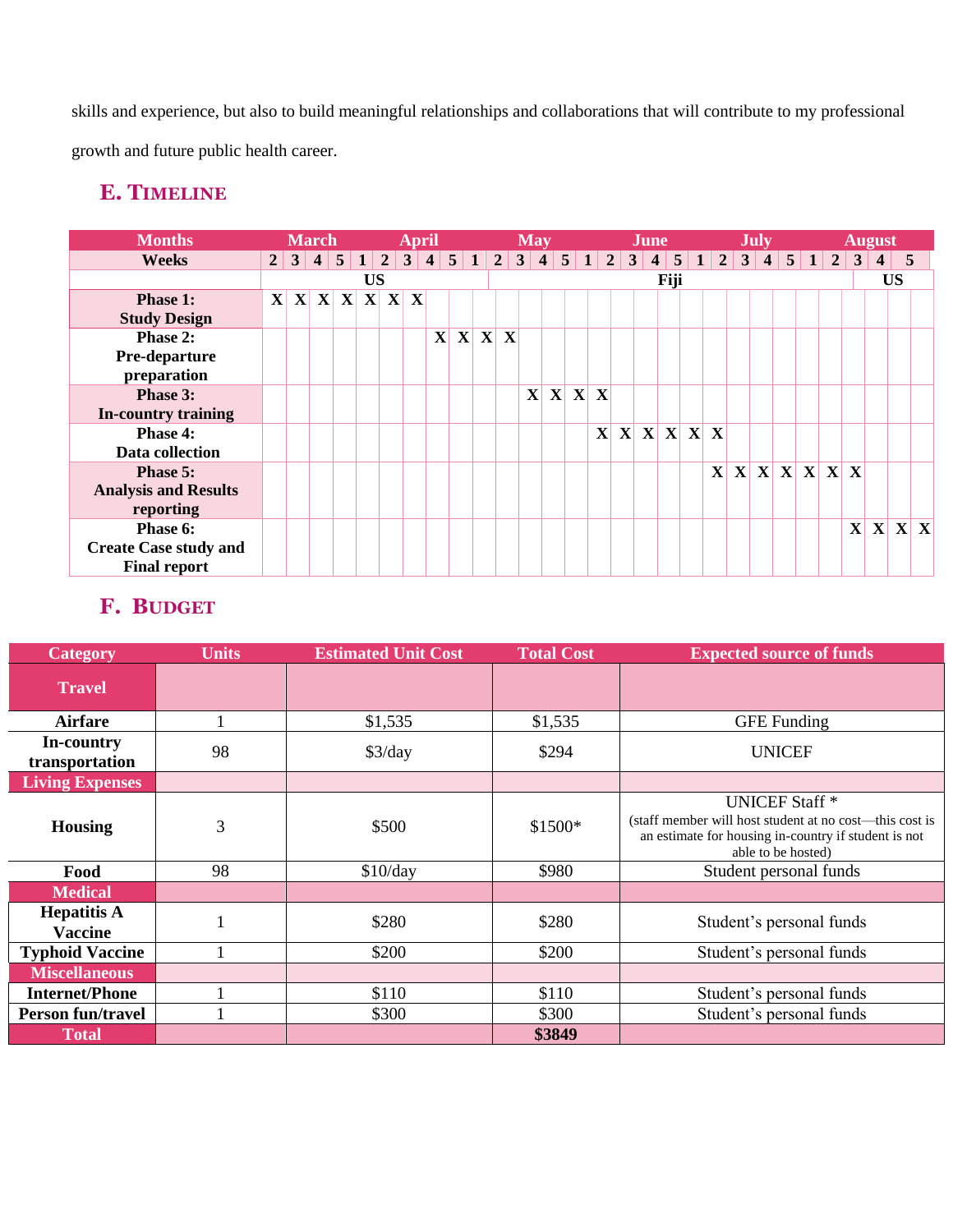**United Nations Children's Fund** 3rd & 5th Floors, FDB Building, 360 Victoria Parade, Suva, FIJI

**UNICEF Pacific** Private Mail Bag

Telephone +679 330 0439 Facsmile +679 330 1667 Email: suva@unicef.org

www.unicefpacific.org

3 March 2016

Global Field Experience Selection Committee Emory University Atlanta, GA

To the GFE selection committee:

**Global Field Experience Application** Subject: Support of

I am a WASH Specialist with UNICEF Pacific and will be acting as a field supervisor and primary contact for Amber Lauff during her time interning with us from May-August 2016.

Amber will be assisting with the design and implementation of a formative study on menstrual hygiene management in Fijian schools, and will serve as a valuable asset to our team. We have discussed the proposed timeline, objectives, and deliverables, and are confident that they will allow her to significantly contribute to our WASH in schools evidence base.

Throughout the duration of Amber's time here, it is expected that she will work on a full-time basis from the UNICEF Pacific field office in Suva, Fiji. We will provide access to office space, equipment, systems, and any work-related travel, as well as support staff and translation for data collection, and any additional study-related expenses. Amber will be responsible for funding travel to the duty station, as well as accommodations and living expenses while in country.

UNICEF Pacific will be responsible for submission of the study protocol to the in-country ethics committee and Ministry of Education in Fiji. Amber and I have discussed that she will follow all necessary submissions to the Emory IRB in order to obtain a letter of non-research determination. We look forward to having her on board and are enthusiastic about the knowledge and skills she will bring to this study.

Sincerely,

Brooke Yamakoshi **WASH Specialist** 



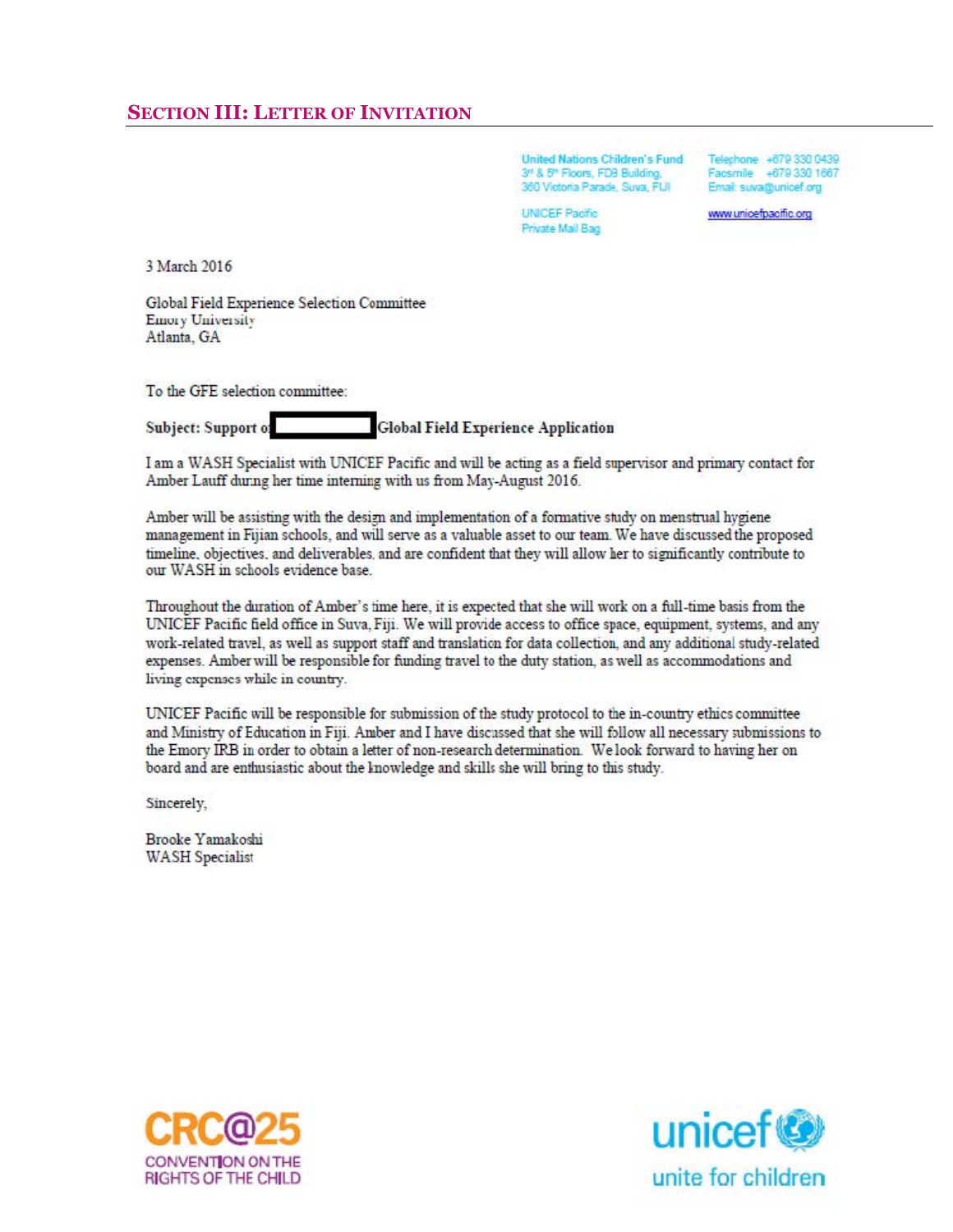## **SECTION IV: CURRICULUM VITAE**

# *Student A (MR)*

Student A (MR)@emory.edu

#### *Summary of Qualifications*

- **Master of Public Health**—Rollins School of Public Health, Emory University, Anticipated May 2017 **Writing, Editing, and Revising**—Excellent writing skills, including grant and report writing for class projects, clinical research studies, and NGOs; freelance grant and essay editing; background in Journalism
- **Research and Data Collection**—Experience designing data collection tools, collecting both quantitative and qualitative data in-person and by phone; data entry and cleaning
- **Program Design and implementation—**Hands-on and academic experience designing comprehensive health and health education programs in resource-limited settings
- **Measurement and evaluation**—Undergraduate coursework consisting of introductory measurement and evaluation methods, and experience creating measurement and evaluation tools
- **Budget development—**One semester and one summer of experience with budget design
- **Technical Knowledge**—Expert proficiency in Microsoft office and all components; two years of experience working with Stata; one semester of SAS programming and working with SAS for class assignments

#### *Professional Experience*

#### **Georgia Emerging Infections Program Decatur, GA**

*Research Interviewer July 2015-Present*

- Perform data entry for various infectious diseases (foodborne illness, bacterial infections, influenza, MRSA, etc.) in both organization and state surveillance databases
- Contact doctor's offices and patients to obtain follow-up information on confirmed cases
- Log received isolated organisms into appropriate systems, and prep for subsequent transport to state public health lab
- Recruit, screen, and consent potential study participants
- Conduct thorough phone interviews with enrolled study subjects
- Maintain highly-organized file-system and clean work environment

#### **Children's Hospital of Philadelphia Philadelphia, PA**

*Clinical Research Assistant for the Down syndrome metabolic health study January 2013-June 2015*

- Screened over 200 potential study participants, and enrolled 125 individuals
- Developed recruitment and marketing materials including informational flyers and pamphlets
- Collected, verified, entered, and maintained quality study data and patient information
- Aided in the creation and finalization of written reports, including annual NIH progress reports

*Maternal and Child Health Project Intern Summer 2012*

- Conducted qualitative research, including community assessments and focus groups
- Managed project development from initial design to implementation
- Contributed to the design of lesson plans, educational materials, and M& E tools
- Trained local health workers to continue project implementation

#### **ALERT SANSTHAN Udaipur, Rajasthan, India**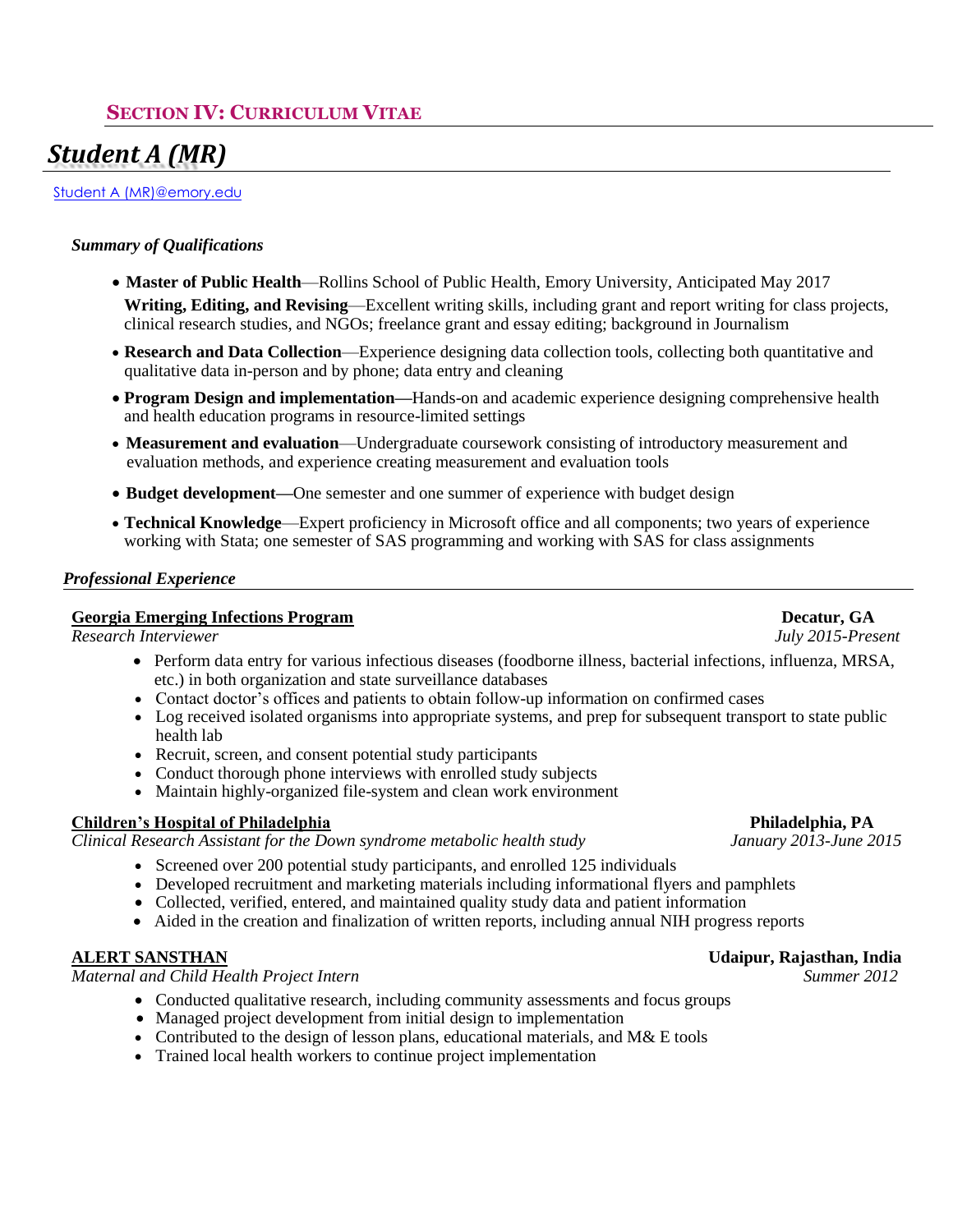## **Children's Hospital of Philadelphia, Early Head Start Program Philadelphia, PA**

*Health and Wellness Intern January-May 2012*

- Aided in conducting health education workshops for pregnant women and mothers
- Created monthly health education boards
- Managed the content, design, and editing of monthly newsletter
- Performed maintenance, review, and renewal of information for participant charts

## *Volunteer Experience*

**New American Pathways Clarkston, GA**<br> **Noung women's leadership program volunteer**<br> **Noung women's leadership program volunteer**<br> **Clarkston, GA** *Young women's leadership program volunteer* 

• Act as a mentor to a high-school aged female refugee

## **Fundación Tradiciones Mayas (Maya Traditions Foundation) Panajachel, Solola, Guatemala**

*Fundraising and community health volunteer* February 2014-August 2015

- Researched funding sources for artisan and youth development, and community health programs
- Provided consulting services pertaining to program design and funding
- Wrote and edited grant proposals for community health and artisan and youth development programs

#### *Education*

**Emory University Atlanta, GA**  MPH Candidate, Global Health, Community Health &Development *Anticipated, 2017 Water, Sanitation, and Hygiene Certificate*

#### **Temple University Philadelphia, PA**

Bachelor of Science (BS) in Public Health *2012* Minor in English **Honors/Awards:** Recipient of the 2012 Public Health Capstone Project Award for the creation of a grant proposal for the *Rotavirus Awareness, Vaccination, and Education Program*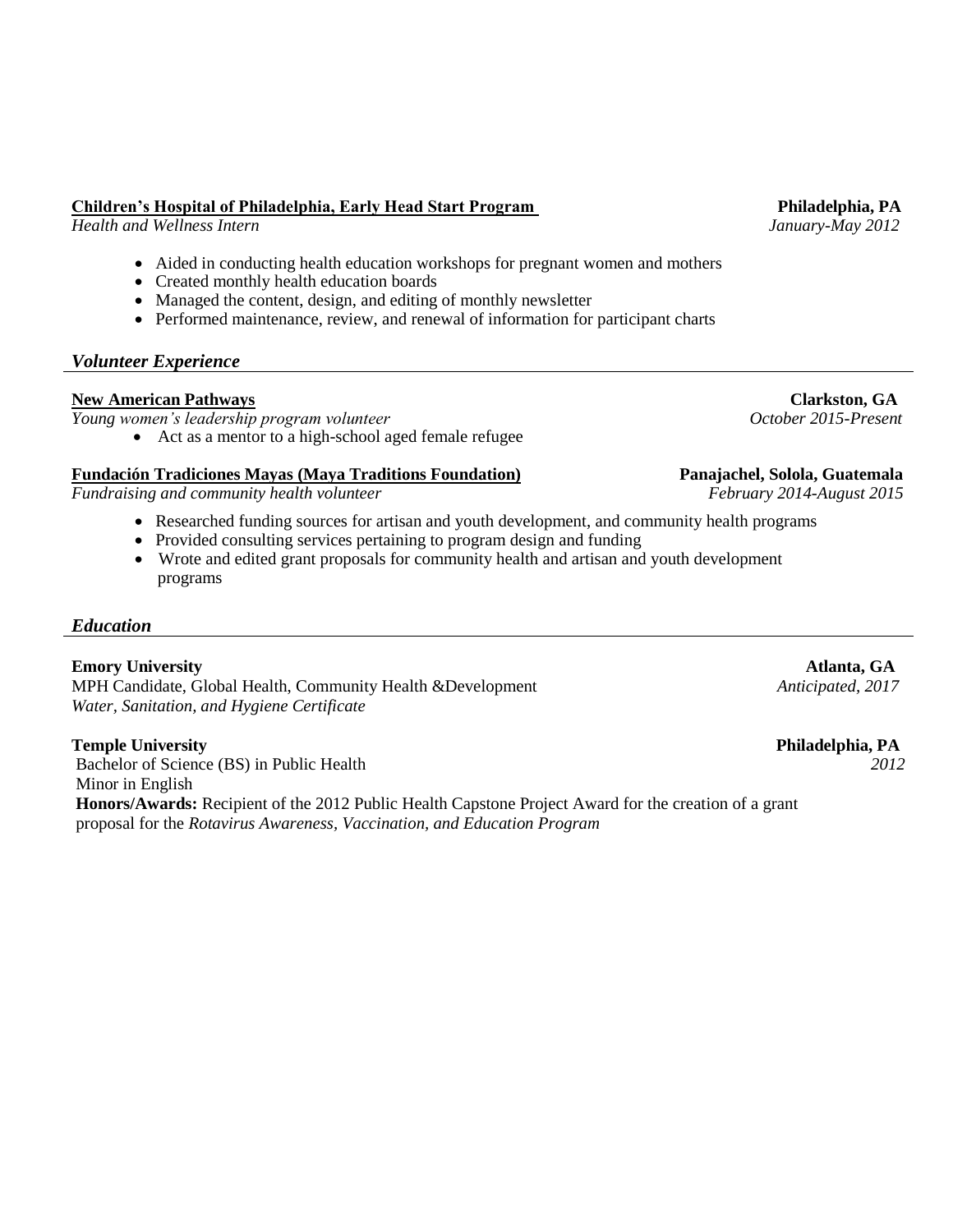#### **References**

- 1. Kumar, A., & Srivastava, K. (2011). Cultural and Social Practices Regarding Menstruation among Adolescent Girls.  *Social Work in Public Health*, 26(6), 594-604. doi: 10.1080/19371918.2010.525144
- 2. Mahon, T. and M. Fernandes (2010). "Menstrual hygiene in South Asia: a neglected issue for WASH (water, sanitation and hygiene) programmes." *Gender & Development* 18(1): 99-113
- 3. Oster, Emily, and Rebecca Thornton. "Menstruation, Sanitary Products, And School Attendance: Evidence From A Randomized Evaluation". (2011). *American Economic Journal: Applied Economics*. Retrieved from: [http://www.jstor.org/stable/25760247?seq=1#page\\_scan\\_tab\\_contents](http://www.jstor.org/stable/25760247?seq=1#page_scan_tab_contents)
- 4. Sommer, M., & Sahin, M. (2013). Overcoming the taboo: advancing the global agenda for menstrual hygiene management for schoolgirls. *Am J Public Health*, 103(9), 1556-1559. doi: 10.2105/AJPH.2013.30137
- 5. Snapshot of Water and Sanitation in the Pacific. 2013 Sub-Regional Analysis and Report. (2013). *UNICEF*
- 6. Tegegne, T. K., & Sisay, M. M. (2014). Menstrual hygiene management and school absenteeism among female adolescent students in Northeast Ethiopia. *BMC Public Health,* 14, 1118. doi: 10.1186/1471-2458-14-1118
- 7. The Last Taboo--Research on managing menstruation in the Pacific. (n.p.). *Pacific Women Shaping Pacific Development.*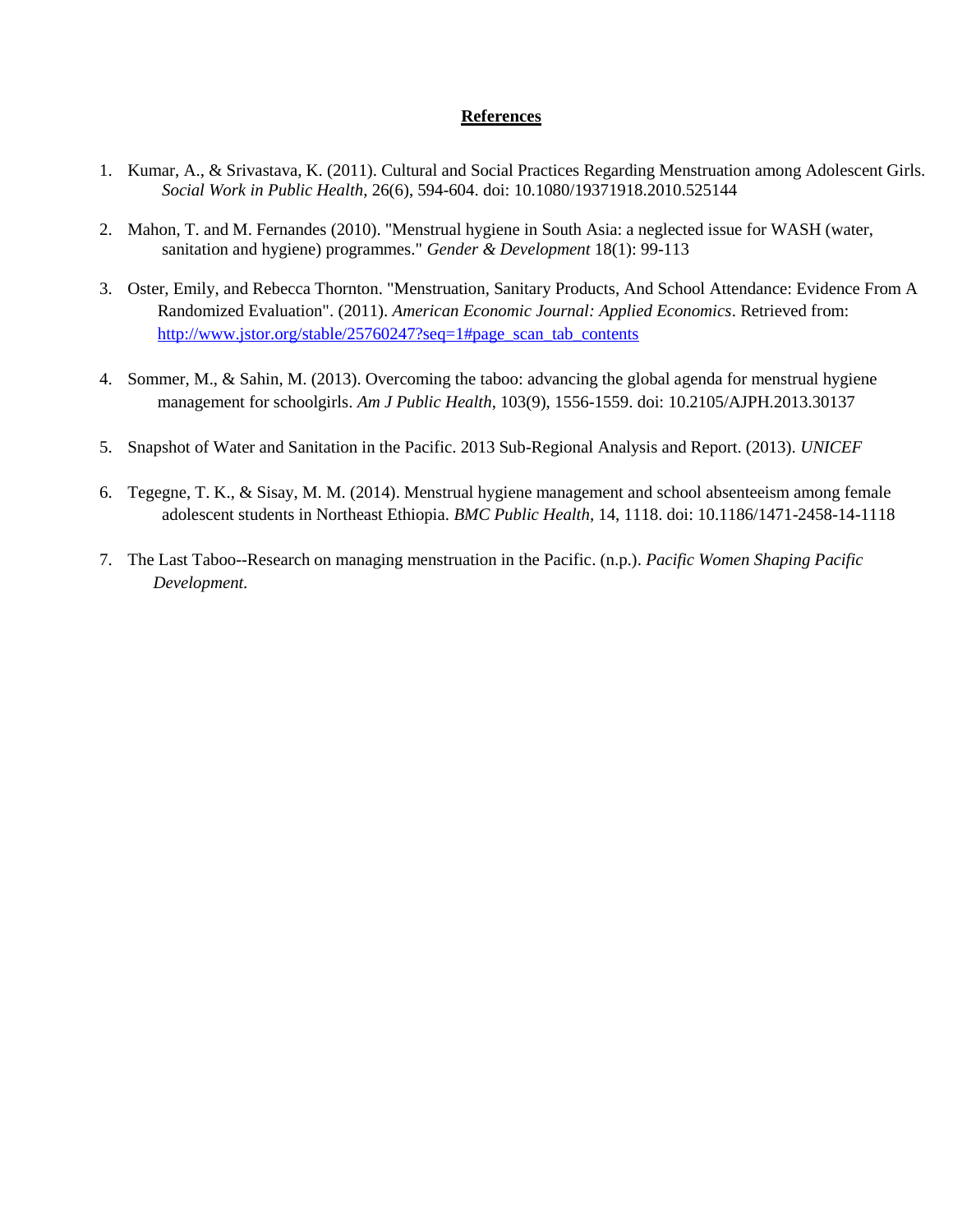# **APPENDIX A: DATA COLLECTION TOOLS**

The following is a sample in-depth interview guide for girls that will be adapted and utilized for our study. This tool,, as well as any additional data collection instruments that will be used for this study were obtained—and will be adapted—from:

WASH in Schools Empowers Girls' Education: Tools for Assessing Menstrual Hygiene Management in Schools. (2013). *UNICEF, Emory University Center for Global Safe Water* 

This study also provides FGDs for adolescent boys, girls and mothers, as well as key informant interviews for teachers, and guides for school observations. These will all be modified for our study and used to collect data.

### In-depth Interview Protocol Guide

| <b>Opening Questions - Personal background and questions about school</b><br>Opening questions are intended to build rapport and gradually lead into the key questions. |                                                                                                                                                                                            |  |  |  |  |  |
|-------------------------------------------------------------------------------------------------------------------------------------------------------------------------|--------------------------------------------------------------------------------------------------------------------------------------------------------------------------------------------|--|--|--|--|--|
| <b>Questions</b>                                                                                                                                                        | Probes/follow-ups                                                                                                                                                                          |  |  |  |  |  |
| 1. How old are you?                                                                                                                                                     |                                                                                                                                                                                            |  |  |  |  |  |
| 2. What grade are you in?                                                                                                                                               |                                                                                                                                                                                            |  |  |  |  |  |
| 3. How long does it take you to walk to school?                                                                                                                         |                                                                                                                                                                                            |  |  |  |  |  |
| 4. Have you always lived here?                                                                                                                                          |                                                                                                                                                                                            |  |  |  |  |  |
| 5. Who do you live with?                                                                                                                                                |                                                                                                                                                                                            |  |  |  |  |  |
| 6. Any other family members close by?                                                                                                                                   |                                                                                                                                                                                            |  |  |  |  |  |
| 7. Do you have friends who live nearby?                                                                                                                                 |                                                                                                                                                                                            |  |  |  |  |  |
| 8. Let's talk about school.<br>What is your favourite subject in school?                                                                                                |                                                                                                                                                                                            |  |  |  |  |  |
|                                                                                                                                                                         | Participation:<br>Feelings when called on in class?                                                                                                                                        |  |  |  |  |  |
| 9. How would your teacher describe<br>what you are like in the class to your family?                                                                                    | Engagement:<br>Where do you sit in class? Always?                                                                                                                                          |  |  |  |  |  |
|                                                                                                                                                                         | Aspirations:<br>Hopes for after school?                                                                                                                                                    |  |  |  |  |  |
| 10. What do you do with your friends in<br>your school?                                                                                                                 | <i>Social support:</i><br>Able to talk with them?<br>Able to get help from them?<br>$\bullet$<br>Activities together after school?<br>$\bullet$                                            |  |  |  |  |  |
| 11. What do you learn about health at school?<br>12. What do you learn about puberty<br>at school?                                                                      | If learned about health/puberty at school:<br>What topics covered?<br>٠<br>Who teaches these topics?<br>٠<br>How often have taught?<br>٠<br>If not learned about health/puberty at school: |  |  |  |  |  |
|                                                                                                                                                                         | How have you learned what you know?<br>٠<br>From whom?                                                                                                                                     |  |  |  |  |  |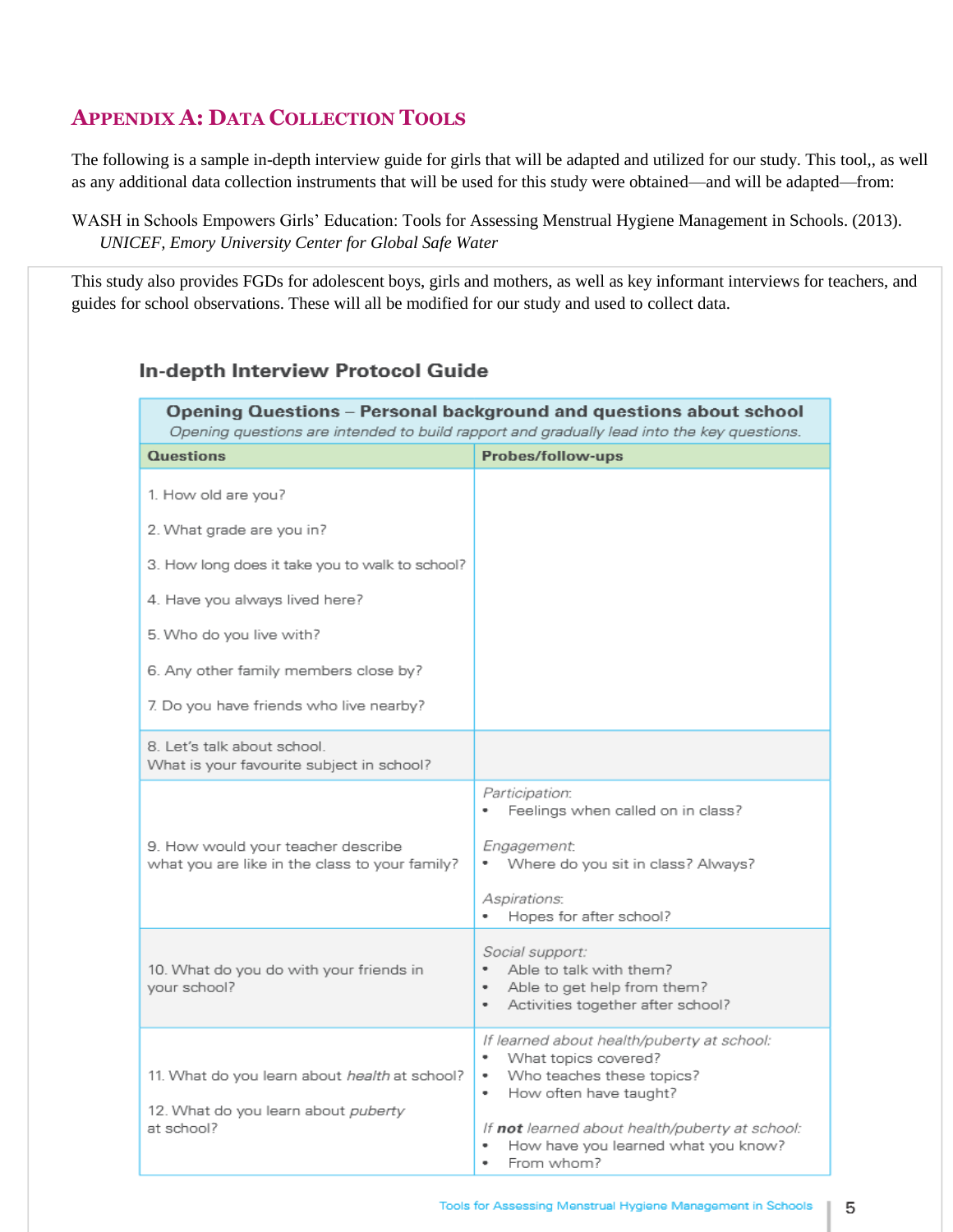| Key Questions - 1. Knowledge                                                                                                                                                                                                                      |                                                                                                                                                                                                                                                                                                                                                     |  |  |  |  |  |
|---------------------------------------------------------------------------------------------------------------------------------------------------------------------------------------------------------------------------------------------------|-----------------------------------------------------------------------------------------------------------------------------------------------------------------------------------------------------------------------------------------------------------------------------------------------------------------------------------------------------|--|--|--|--|--|
| <b>Questions</b>                                                                                                                                                                                                                                  | Probes/follow-ups                                                                                                                                                                                                                                                                                                                                   |  |  |  |  |  |
| Transitional script (to be modified by each team as appropriate):<br>Now we are going to move on to our discussion of more specific questions about menstruation.                                                                                 |                                                                                                                                                                                                                                                                                                                                                     |  |  |  |  |  |
| 13. What are words that girls use to talk<br>about menstruation?<br>14. What words are used to describe girls or<br>women who are menstruating?                                                                                                   | What words are used with friends?<br>What do they mean?<br>٠<br>Are 'secret' words used so nobody else will<br>٠<br>know what is discussed?                                                                                                                                                                                                         |  |  |  |  |  |
| 15. Can you tell me about the first time you<br>learned about menstruation?                                                                                                                                                                       | How old were you the first time you had<br>٠<br>your period?<br>Did you learn about menstruation before/<br>after first period?<br>Who told you about it (family, friends,<br>٠<br>teachers, health worker)?<br>What did they tell you?<br>٠<br>How did it come up?<br>٠<br>What was your reaction? Why?<br>٠<br>Did you still have questions?<br>٠ |  |  |  |  |  |
| 16. Why do women and girls menstruate?                                                                                                                                                                                                            | Information:<br>When does it happen?<br>٠<br>Who experiences menstruation?<br>٠<br>Symbolism:<br>Does menstruation signify anything<br>important in your family?<br>Does a girl's life change when she starts to<br>menstruate?                                                                                                                     |  |  |  |  |  |
| 17. How has your understanding of<br>menstruation changed since you first learned<br>about it?<br>OR if girls learned about it at onset of<br>menarche:<br>How has your understanding of menstruation<br>changed since you got your first period? | How did it change?<br>٠<br>Who have you talked with about it?<br>٠<br>What have you learned about your<br>٠<br>experience?<br>What more would you like to know?<br>٠<br>Who would you like to learn this<br>٠<br>information from? Why?                                                                                                             |  |  |  |  |  |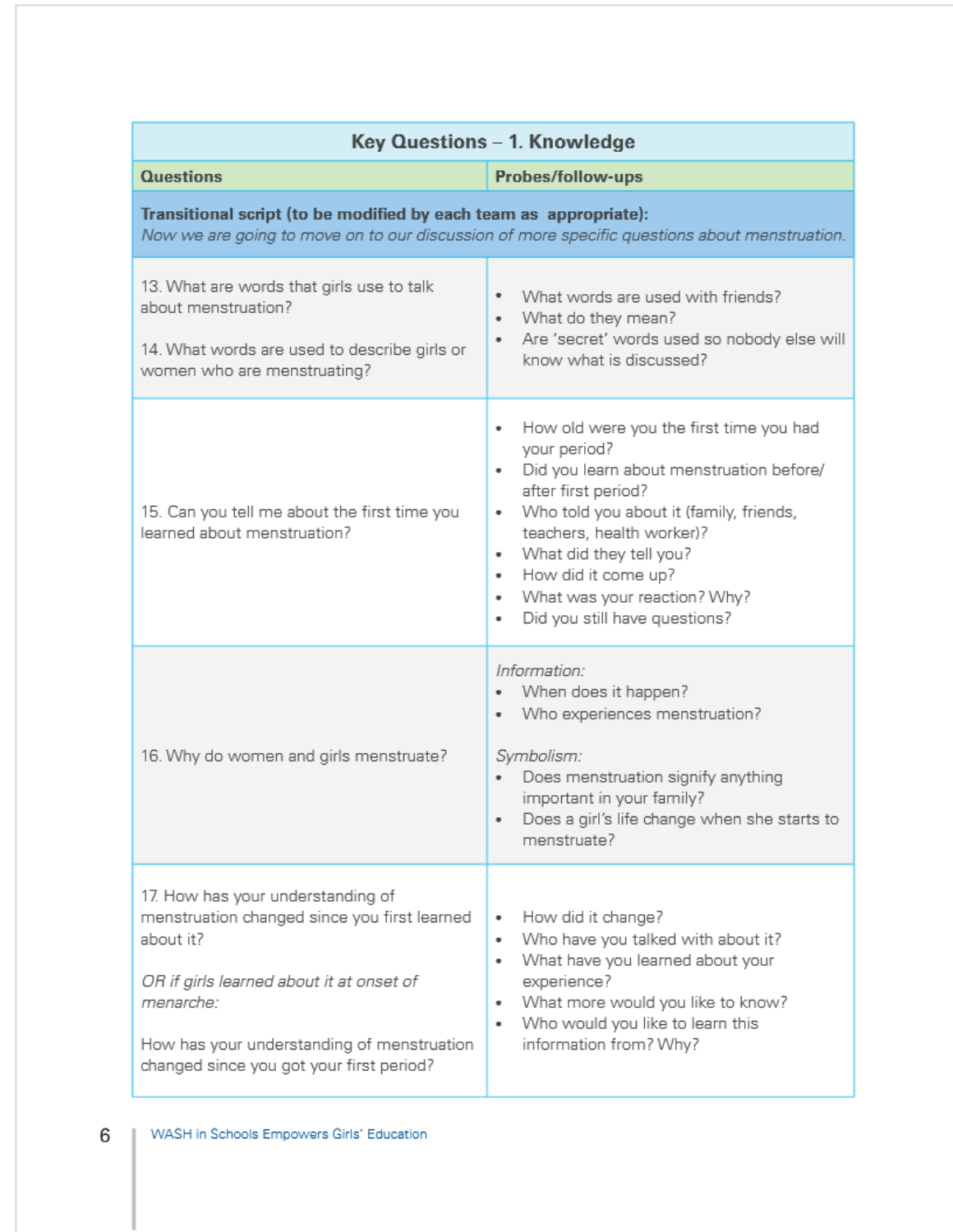| Key Questions – 2. Personal experience with menstruation                |                                                                                                                                                                                                                                                                                                                                                                                                                                                                                                                                                                                                                                                                                                                                                                                                                                                                                        |  |  |  |  |  |  |
|-------------------------------------------------------------------------|----------------------------------------------------------------------------------------------------------------------------------------------------------------------------------------------------------------------------------------------------------------------------------------------------------------------------------------------------------------------------------------------------------------------------------------------------------------------------------------------------------------------------------------------------------------------------------------------------------------------------------------------------------------------------------------------------------------------------------------------------------------------------------------------------------------------------------------------------------------------------------------|--|--|--|--|--|--|
| <b>First period</b>                                                     |                                                                                                                                                                                                                                                                                                                                                                                                                                                                                                                                                                                                                                                                                                                                                                                                                                                                                        |  |  |  |  |  |  |
| <b>Questions</b>                                                        | Probes/follow-ups                                                                                                                                                                                                                                                                                                                                                                                                                                                                                                                                                                                                                                                                                                                                                                                                                                                                      |  |  |  |  |  |  |
| 18. Can you tell me the story of the first<br>time you got your period? | Context:<br>How old were you?<br>۰<br>How long ago was that?<br>٠<br>Did you know what to do?<br>٠<br>Did you have supplies to manage?<br>٠<br>Was there an accident?<br>Attitudes/emotions:<br>What was your immediate reaction or feeling?<br>٠<br>Knowledge:<br>Did you know what it was when you got it? How?<br>Resources/management/practices:<br>What did you use (pads, cloth, tissues, etc.)?<br>٠<br>Who/where did you get materials from?<br>Where did you go to manage your period (latrine,<br>٠<br>separate room, outside, etc.)?<br>Was there water, soap, privacy?<br>٠<br>Support:<br>Did you tell anyone? Please explain.<br>٠<br>If yes, who did you talk with? Why?<br>٠<br>Did you try to hide it or keep it a secret? Why?<br>٠<br>What did you talk about?<br>٠<br>Who did you not want to know? Why?<br>٠<br>What else was memorable about that<br>experience? |  |  |  |  |  |  |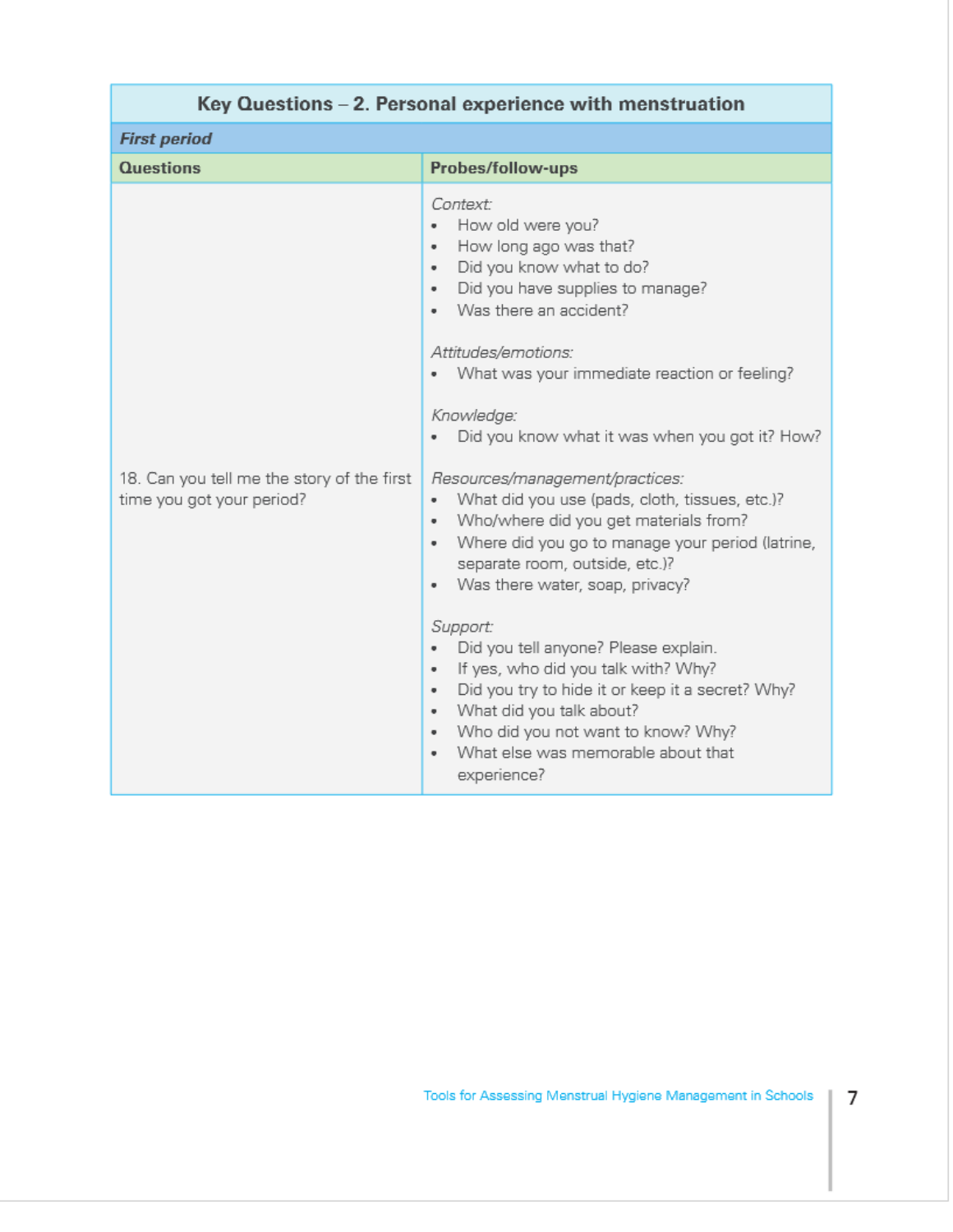| <b>Last period</b><br><b>Questions</b><br>Probes/follow-ups<br>Context:<br>Where were you?<br>٠<br>Were you prepared for it?<br>Did you bring supplies with you?<br>٠<br>If yes, what supplies?<br>٠<br>If yes, where did you keep them?<br>٠<br>Attitudes/emotions:<br>How did you feel?<br>٠<br>Resources/management/practices:<br>What did you do?<br>٠<br>What clothes do you wear?<br>٠<br>٠<br>19. Can you tell me about the most<br>(pads, cloth)?<br>recent time you got your period at<br>Do you normally use those materials?<br>٠<br>school?<br>Who/where did you get them from?<br>٠<br>Where did you go to clean up?<br>٠<br>Do you use different supplies for different days<br>٠ | Key Questions – 2. Personal experience with menstruation continued |                                                                                                                                                                                                                                              |  |  |  |  |
|-------------------------------------------------------------------------------------------------------------------------------------------------------------------------------------------------------------------------------------------------------------------------------------------------------------------------------------------------------------------------------------------------------------------------------------------------------------------------------------------------------------------------------------------------------------------------------------------------------------------------------------------------------------------------------------------------|--------------------------------------------------------------------|----------------------------------------------------------------------------------------------------------------------------------------------------------------------------------------------------------------------------------------------|--|--|--|--|
|                                                                                                                                                                                                                                                                                                                                                                                                                                                                                                                                                                                                                                                                                                 |                                                                    |                                                                                                                                                                                                                                              |  |  |  |  |
|                                                                                                                                                                                                                                                                                                                                                                                                                                                                                                                                                                                                                                                                                                 |                                                                    |                                                                                                                                                                                                                                              |  |  |  |  |
| ٠<br>school? Why?<br>Support:<br>Does anyone ever provide materials or supplies<br>for you? Who?<br>٠<br>Who did you not want to know you had your<br>٠                                                                                                                                                                                                                                                                                                                                                                                                                                                                                                                                         |                                                                    | What did you do and/or use that day to manage it<br>(light or heavy menstrual flow)?<br>Do you use different supplies when at home and<br>If someone provides materials for you, where do<br>they get the materials? Do they cost something? |  |  |  |  |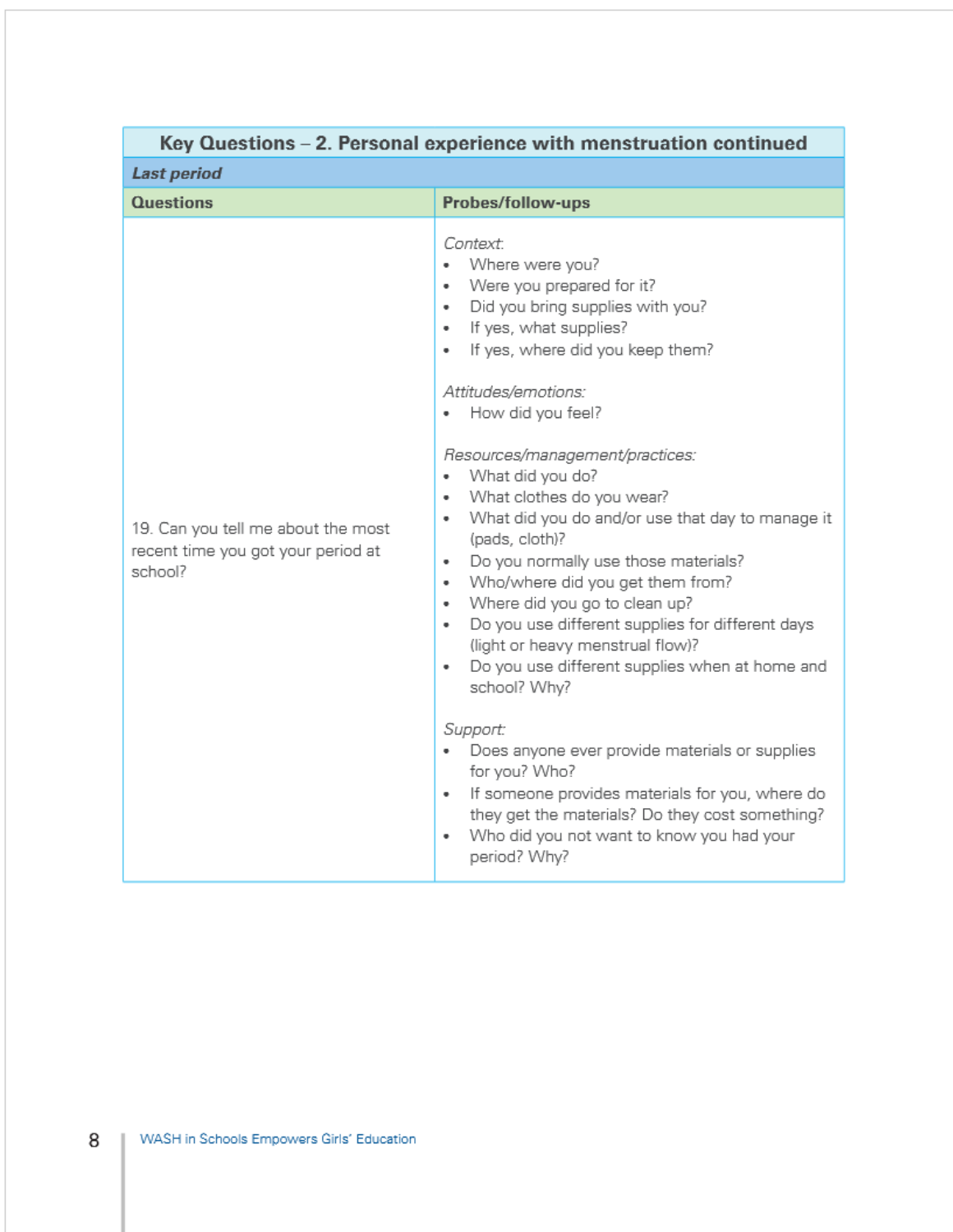| Key Questions - 2. Personal experience with menstruation continued                                                                                                                                                   |                                                                                                                                                                                                                                                                                                                                                                                                                                                                                                                                                                                                      |  |  |  |  |  |
|----------------------------------------------------------------------------------------------------------------------------------------------------------------------------------------------------------------------|------------------------------------------------------------------------------------------------------------------------------------------------------------------------------------------------------------------------------------------------------------------------------------------------------------------------------------------------------------------------------------------------------------------------------------------------------------------------------------------------------------------------------------------------------------------------------------------------------|--|--|--|--|--|
| If not prepared                                                                                                                                                                                                      |                                                                                                                                                                                                                                                                                                                                                                                                                                                                                                                                                                                                      |  |  |  |  |  |
| <b>Questions</b>                                                                                                                                                                                                     | Probes/follow-ups                                                                                                                                                                                                                                                                                                                                                                                                                                                                                                                                                                                    |  |  |  |  |  |
| 20. Can you tell me about a time<br>that you had your period at school<br>and you weren't prepared or didn't<br>have supplies?<br>ОR<br>If they don't have a story about this<br>experience, ask what they would do. | Attitudes/emotions:<br>What was your immediate reaction/feeling?<br>What were you feeling on that day?<br>٠<br>Management/practices:<br>What did you do first?<br>Where did you go? Stay at school? Go home?<br>۰<br>What did you do/use (pad, cloth, tissue, etc.)?<br>٠<br>Who/where did you get materials from?<br>۰<br>Where did you go to clean up/change?<br>۰<br>Was there water/soap/privacy?<br>۰<br>Support:<br>Who could you talk to about this?<br>Who helped you?<br>٠<br>School challenges:<br>Was anything difficult for you at school?<br>۰<br>Did you stay at school that day?<br>۰ |  |  |  |  |  |
| <b>Learning from experience</b>                                                                                                                                                                                      |                                                                                                                                                                                                                                                                                                                                                                                                                                                                                                                                                                                                      |  |  |  |  |  |
| <b>Questions</b>                                                                                                                                                                                                     | Probes/follow-ups                                                                                                                                                                                                                                                                                                                                                                                                                                                                                                                                                                                    |  |  |  |  |  |
| 21. Looking back at your experiences,<br>what have you learned from having your<br>period in school?                                                                                                                 | Management/practices:<br>Are you able to keep track of your period?<br>٠<br>Do you know when it is coming?<br>٠<br>How do you normally prepare for your period?<br>٠<br>If at home? At school? Other places?<br>٠<br>Do you bring materials to school? How?<br>۰<br>Do you wear different clothes?<br>Do you act differently in class?                                                                                                                                                                                                                                                               |  |  |  |  |  |
| 22. When you're menstruating now,<br>who do you talk to about it (if anyone)?                                                                                                                                        | Support:<br>Friends/family/teacher/boyfriend?<br>Why do you talk to this person?<br>Why not others?<br>٠                                                                                                                                                                                                                                                                                                                                                                                                                                                                                             |  |  |  |  |  |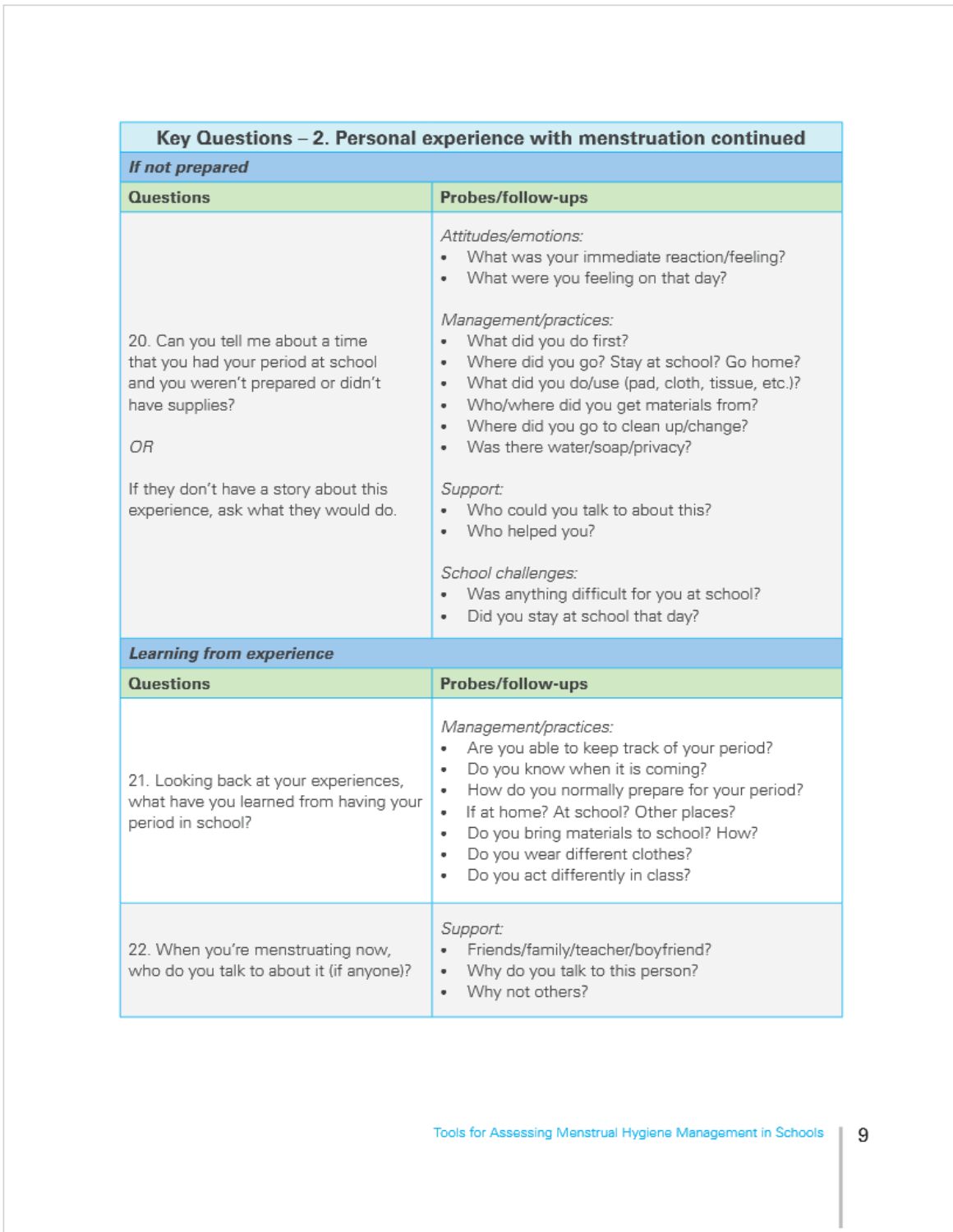| Questions                                                                                                                                                    | Probes/follow-ups                                                                                                                                                                                 |  |  |  |  |  |
|--------------------------------------------------------------------------------------------------------------------------------------------------------------|---------------------------------------------------------------------------------------------------------------------------------------------------------------------------------------------------|--|--|--|--|--|
| 23. Are there any activities you do not do<br>when you're menstruating?                                                                                      | Are there restrictions placed on you?<br>٠<br>Mobility? Cooking? Eating? Religious?<br>Are there things you prefer not to do?<br>٠<br>Do you go to school?<br>Do you stay in school all day?<br>٠ |  |  |  |  |  |
| 24. Was there a time at school that you<br>were asked to do something that you<br>didn't feel you could do because you were<br>menstruating? Please explain. | Participating in class?<br>Answer questions? Write on the board?<br>Play games? Socialize? Sit near someone?<br>٠                                                                                 |  |  |  |  |  |
| 25. Do you think that people treat<br>you differently if they know you are<br>menstruating?                                                                  | Family/teachers/friends/boys?<br>If yes, how do they treat you differently?<br>٠                                                                                                                  |  |  |  |  |  |
| 26. Are there any advantages to<br>menstruating for girls? Please explain.                                                                                   | Rest from regular housework/school work?<br>٠<br>Respect from others?<br>٠<br>Disadvantages?                                                                                                      |  |  |  |  |  |

#### **Closing Questions/Recommendations**

27. One day you see that your best friend at school has a stain on her uniform and she doesn't realize it. What do you do?

28. If you could give advice to your little sister/cousin before she starts menstruating to help her, what would you say?

29. We are going to come up with recommendations for the Ministry of Education that could help improve schools. What advice would you like us to pass along to them that you think would make this school better for girls who are menstruating?

30. What could parents/families do to support their girls?

Thank you for your participation. Your involvement is really important to us, and we appreciate you sharing your personal experiences.

Before we end, do you have any questions for me about menstruation, the interview, or other information we discussed?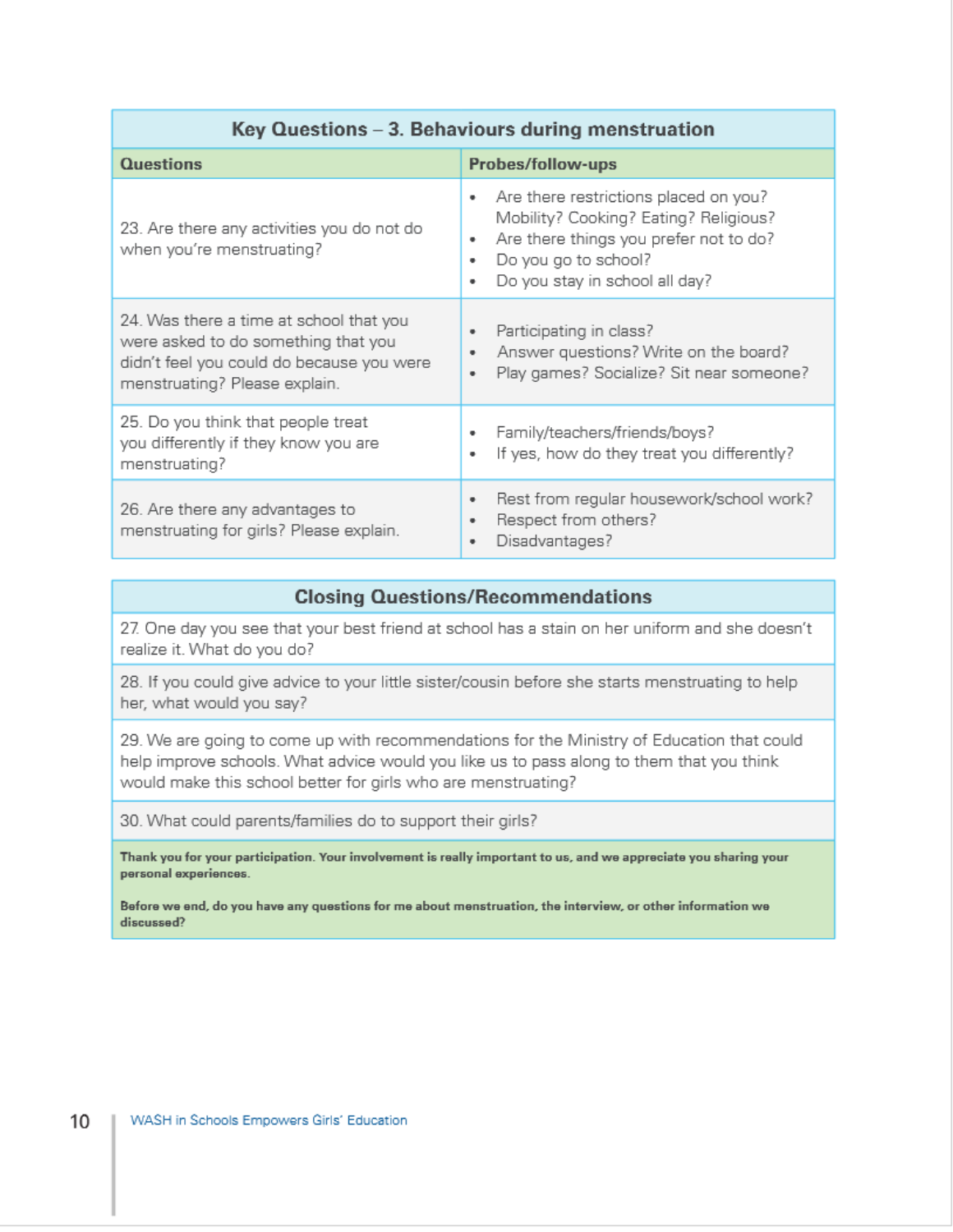# **APPENDIX B. TRAINING SCHEDULE**

This training schedule was taken from the Emory and UNICEF WinS 4 Girls Online Course. The modules and materials referred to in the course schedule are from the course materials, which we have access to and will adapt, as needed.

# WinS for Girls Module 9: Training

Training: Sample Schedule - Day 1

| Day 1:<br><b>Research Topic Overview</b>                                                                                                                              |                                                                                            |                                                                    |  |  |  |  |
|-----------------------------------------------------------------------------------------------------------------------------------------------------------------------|--------------------------------------------------------------------------------------------|--------------------------------------------------------------------|--|--|--|--|
| Topic/Activity                                                                                                                                                        | <b>Supporting Documents</b>                                                                | Participants                                                       |  |  |  |  |
| <b>Team Introductions</b>                                                                                                                                             | Team Bios                                                                                  | UNICEF/Partner<br>orgs/Stakeholders &<br>Research Assistants (RAs) |  |  |  |  |
| Introduction to MHM and WASH in<br>Schools                                                                                                                            | -E-course Module 1 ppt                                                                     | UNICEF/Partner<br>orgs/Stakeholders & RAs                          |  |  |  |  |
| Introduction to MHM UNICEF Research                                                                                                                                   | -E-course Module 1 ppt<br>-1pg project summary<br>-1pg What is MHM?<br>-1pg MHM challenges | UNICEF/Partner<br>orgs/Stakeholders & RAs                          |  |  |  |  |
| <b>Research Ethics Overview &amp; Informed</b><br>Consent                                                                                                             | -E-course Module 3 ppt<br>-Informed consent forms<br>- in loco parentis forms              | RAs;<br>UNICEF/Partner<br>orgs/Stakeholders (Optional)             |  |  |  |  |
| <b>MHM UNICEF Research Logistics</b><br><b>*Timeline of research</b><br>.TOR - Roles and responsibilities<br>*Create code of conduct/expectations<br>*Johari's Window | -Timeline<br>-TOR<br>-Johari's Window<br>Instructions<br>Win5 for Girls                    | RAs<br>2                                                           |  |  |  |  |

| Day 2:<br><b>Overview of Qualitative Research; Tool Review</b>                                                                                                                                 |                                                                                                                                                            |              |  |  |  |  |  |
|------------------------------------------------------------------------------------------------------------------------------------------------------------------------------------------------|------------------------------------------------------------------------------------------------------------------------------------------------------------|--------------|--|--|--|--|--|
| Topic/Activity                                                                                                                                                                                 | <b>Supporting Documents</b>                                                                                                                                | Participants |  |  |  |  |  |
| Introduction to qualitative research:<br>٠<br>Purpose<br>Methods (KIIs, IDIs, FGDs, observation)<br>٠<br>Roles of moderators, note-takers,<br>٠<br>interviewers<br>Recruitment & sampling<br>٠ | Module 5<br>$\overline{\phantom{a}}$<br>Exercises<br>$\overline{\phantom{0}}$<br>Open and Closed<br>Probing Deeper activity<br>۰<br>Mock FGD activity<br>۰ | RAs          |  |  |  |  |  |
| <b>IDI Tool Review:</b><br>Translation<br>٠<br>Initial adaptation for context<br>٠                                                                                                             | -IDI Tool                                                                                                                                                  | RAs          |  |  |  |  |  |

unicef<sup>®</sup>

**BAORY** Entertainment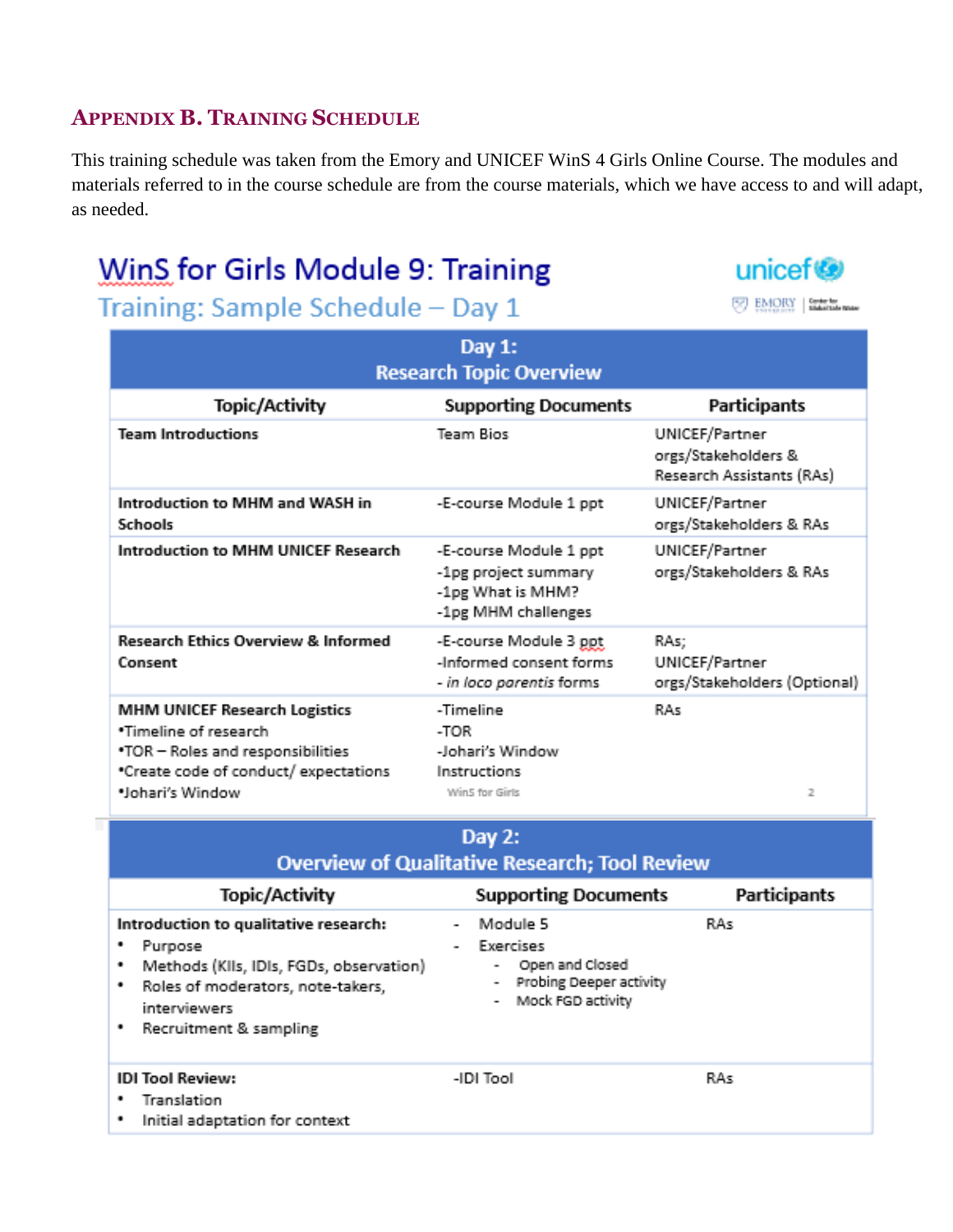|                                                                                                                                                                                                                          | Day $3:$                                                                                                                   |                     |  |
|--------------------------------------------------------------------------------------------------------------------------------------------------------------------------------------------------------------------------|----------------------------------------------------------------------------------------------------------------------------|---------------------|--|
|                                                                                                                                                                                                                          | <b>Tool Review</b>                                                                                                         |                     |  |
| Topic/Activity                                                                                                                                                                                                           | <b>Supporting Documents</b>                                                                                                | <b>Participants</b> |  |
| Working with adolescents and sensitive<br>topics                                                                                                                                                                         | -PP Training tools                                                                                                         | RAs                 |  |
| <b>FGD Tool Review:</b><br>Translation<br>۰<br>٠<br>Initial adaptation for context                                                                                                                                       | -Module 6<br>-EGD Tool                                                                                                     | RA<                 |  |
| Day 4:                                                                                                                                                                                                                   |                                                                                                                            |                     |  |
|                                                                                                                                                                                                                          | <b>Tool Review</b>                                                                                                         |                     |  |
| Topic/Activity                                                                                                                                                                                                           | <b>Supporting Documents</b>                                                                                                | <b>Participants</b> |  |
| <b>WASH School Observation Tool:</b><br>Translation<br>Review for adaptation for context                                                                                                                                 | -School Facility Observation Tool                                                                                          | RAs                 |  |
| Key Informant Interview with Teacher<br>Translation<br>Review for adaptation to context                                                                                                                                  | -KII with School Administrators<br>and Teachers Tool<br>-Government Official/Stakeholder<br><b>Meeting Report template</b> | RAs                 |  |
| Day 5:                                                                                                                                                                                                                   |                                                                                                                            |                     |  |
|                                                                                                                                                                                                                          | <b>Tools, Conducting Research</b>                                                                                          |                     |  |
| Topic/Activity                                                                                                                                                                                                           | <b>Supporting Documents/Tools</b>                                                                                          | <b>Participants</b> |  |
| Review Demographic Information Sheet                                                                                                                                                                                     | -Demographic survey                                                                                                        | RAs                 |  |
| Review use of recorders permission<br>process                                                                                                                                                                            | -Recorders                                                                                                                 | RAs                 |  |
| Practice                                                                                                                                                                                                                 | -Tools                                                                                                                     | RAs                 |  |
| Day 6:<br><b>Transcription/Translation and Data Management</b>                                                                                                                                                           |                                                                                                                            |                     |  |
| Topic/Activity                                                                                                                                                                                                           | <b>Supporting Documents</b>                                                                                                | Participants        |  |
| Discussion of transcription and<br>translation<br>Timing (during data collection!)<br>What is your translation plan?<br>Translation tips & challenges<br>٠<br>Transcription gold standard<br>٠<br>De-identification<br>٠ | - Module 8 presentation<br>-Transcription template                                                                         | RAs                 |  |
| Practice transcription and translation                                                                                                                                                                                   | -Transcription template                                                                                                    | RAs                 |  |